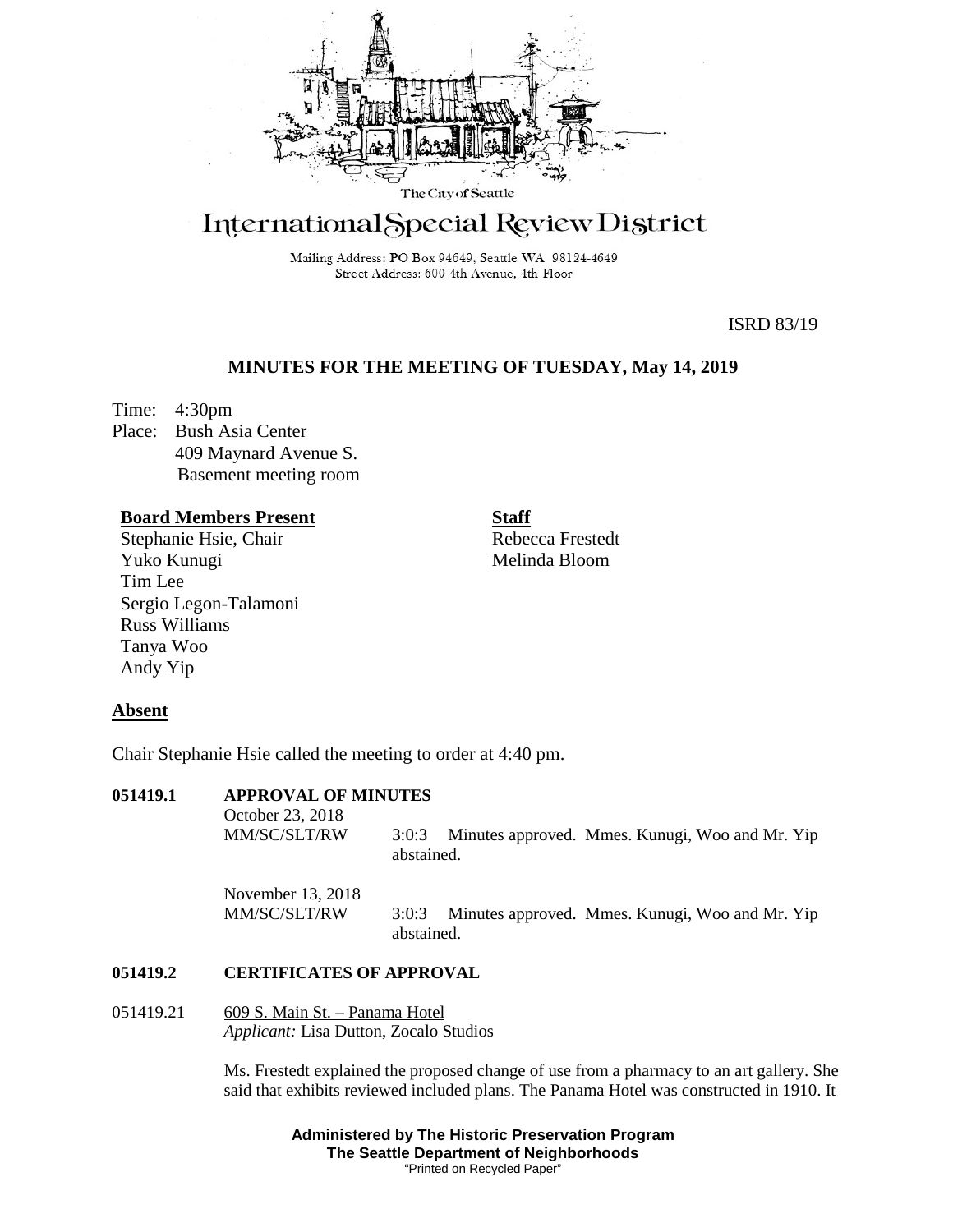is a contributing building located within the Retail Core where Street-Level Uses are Required.

Applicant Comment:

Lisa Dutton, Zocalo Studios, said the artists have been in Seattle for 30 years and thanked staff for navigating the application process. She said the space will operate as an art gallery and provide active retail, providing vibrant and colorful activation to the area.

Spike Mafford, Zocalo Studios, provided a photo of the 912 square foot space and said the storefront is on S. Main; it will activate the area and will be interesting to look at. He said he is primarily a photographer, but also builds light boxes.

Ms. Hsie asked if they will have signage.

Ms. Dutton said nothing is planned at this time. She said they were exploring the possibility of displaying the Tokuda Pharmacy sign if that would be in compliance.

Ms. Frestedt referenced SMC 23.66.338 H. Miscellaneous signs. She said that signage under 4 square feet, gold leaf / decal on the interior window, doesn't require approval.

Public Comment: There was no public comment.

Action: I move that the International Special Review District Board recommend approval of a Certificate of Approval for use at 609 S. Main St.

The Board directs staff to prepare a written recommendation of approval, based on consideration of the application submittal and Board discussion at the May 14, 2019 public meeting, and forward this written recommendation to the Department of Neighborhoods Director.

This action is based on the **following applicable sections of the International Special Review District Ordinance and Design Guidelines: SMC 23.66.320 – Permitted uses SMC 23.66.326 – Street-level uses Secretary of Interior's Standard #10**

MM/SC/AY/TL 7:0:0 Motion carried.

051419.22 669 S. King St. – Louisa Hotel *Applicant:* Bob Hale, Rolluda Architecture

Ms. Woo recused herself.

Ms. Frestedt explained the proposed work includes the following: replacement of storefront transom glazing; installation of a gate between the Louisa and the Gee How Oak Tin Building on the alley; replacement of a door; and modifications to the design of the storefront bulkheads. Exhibits reviewed included plans, photographs and paint samples. The Louisa Hotel was constructed in 1909. It is a contributing building located within the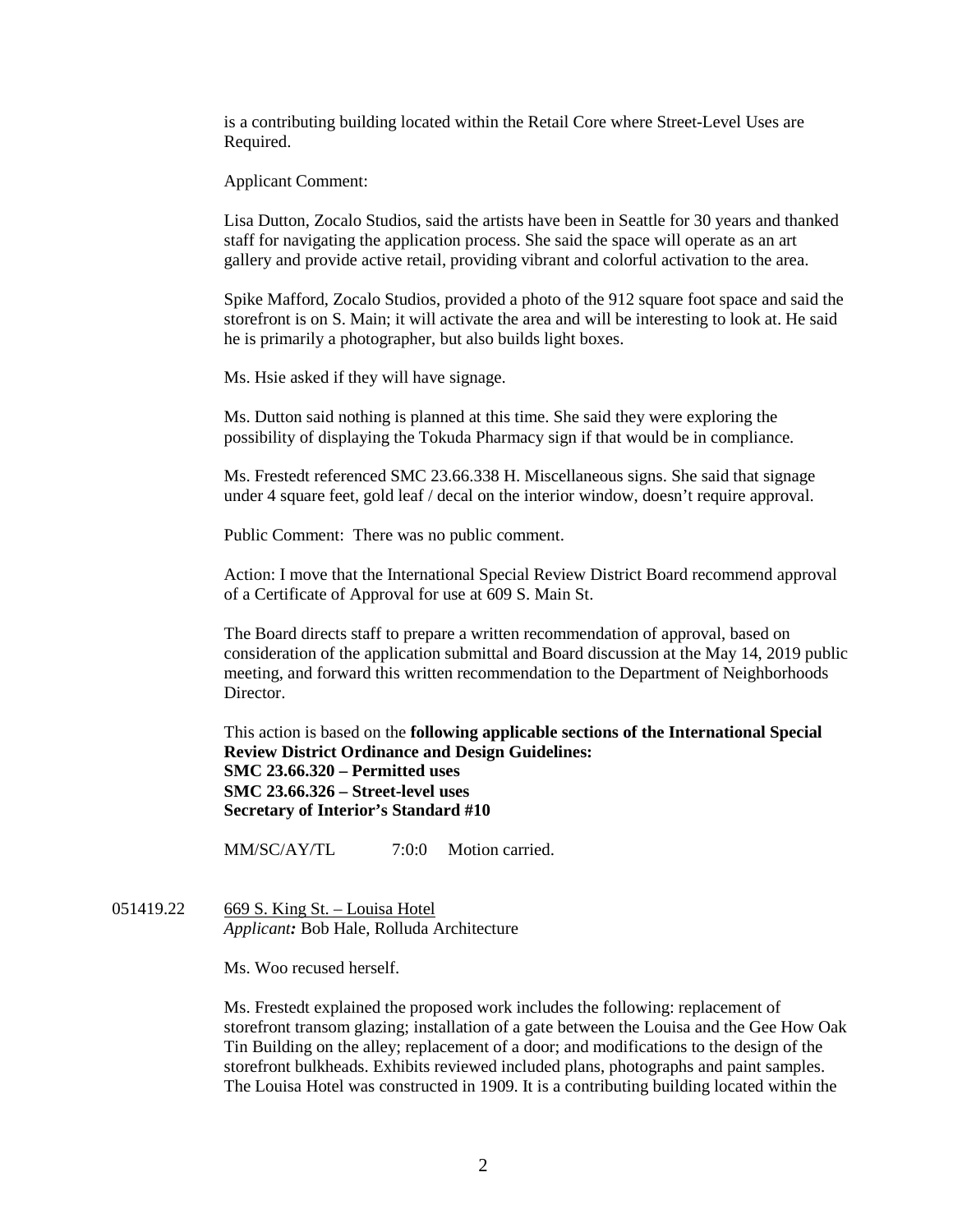Asian Design Character District. The Board approved building signage and sign plan in Feb. 2019.

Applicant Comment:

Bob Hale, Rolluda Architects, said they are two to three weeks from occupancy and are doing finishing touches. He said the transom replacement glass has lots of broken pieces and is difficult to match. He provided samples of different stains they experimented with.

Alexandra Moravec, Barrientos and Ryan, explained that the original glazing is leaded and has small grooves or waves in it. It's no longer made. She said four stains were explored; the gray stain is the closest match to the appearance of the original glass.

Mr. Hale said they are not able to rearrange the original panes, because they are custom-sized.

Ms. Frestedt said she did a site visit and could confirm that clear glass was a poor match, but that that the painted version is pretty close, color-wise.

Mr. Hale went on to explain the plan to add concrete curbs at the bottom of storefront aprons. He noted there were originally windowpanes below the aprons which provided light to the basement. He said they tried to match the geometry and scale of the original panels. He said the matched the sash. He said the transom sill was wrapped with wood trim which is starting to sag. He proposed adding a 2" steel pipe column behind the corner mullion in the storefront. He said at the northeast space the 1970s aluminum door and sidelight will be replaced with wood. He said paired doors to the stair entrances will be replaced with one 3'6" door; trim will be reused. He explained that a metal gate and fence will be added at back garbage dumpster area, a shared area with Gee How Oak Tin.

Ms. Moravec explained this will replace a fence that was damaged during construction. Adding the fence will create a safe space in the back alley.

Mr. Hale said the gate will be painted Mallard Green and will match alley storefront and garage doors. Responding to questions he noted page 3.02 and said originally the wood sat on sidewalk; just a curb will be added to lift wood off ground and prevent rot.

Ms. Kunugi asked if the gate was based on any previous historic design.

Mr. Hale said historically there was no gate there; the gate was added in the 1980s. He said the gate will be set back about 6'; it will be locked with panic hardware on inside.

Mr. Legon-Talamoni asked about the pipe column in the storefront.

Mr. Hale said it is in the bay window that has an angular vestibule.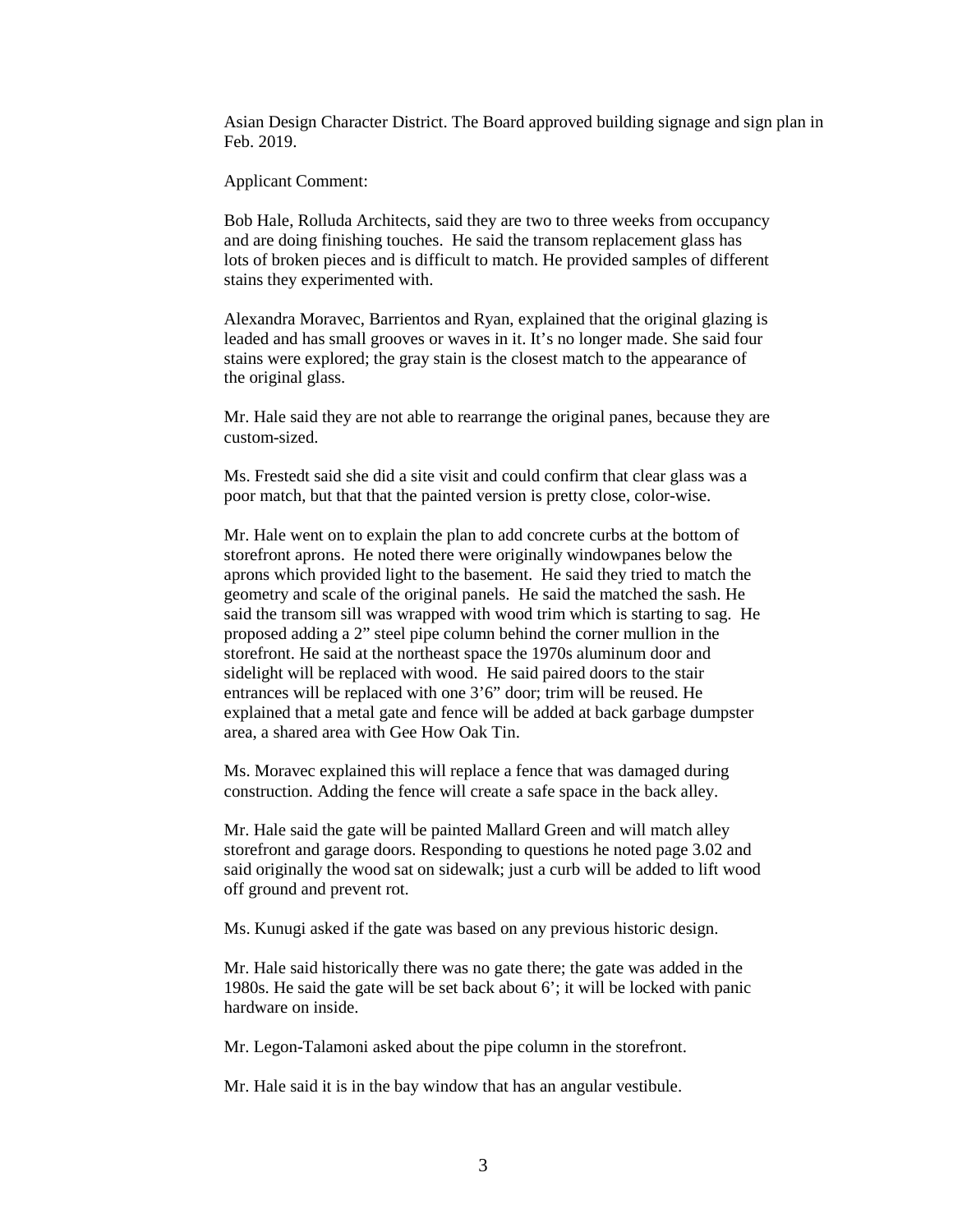Ms. Moravec said it is not highly visible. Responding to questions about the gate setback she said the Gee How Oak Tin Association wanted trash area there. She said the door must swing out and the dumpsters will mostly be behind the gate.

Ms. Hsie noted previously approved lighting in the area and said there will be a gooseneck unit at the garage and standard exterior downlights in the area.

Public Comment: There was no public comment.

Board Discussion:

Ms. Hsie said the change from metal to wood door is straightforward as is the addition of trim at the stair.

Mr. Legon-Talamoni asked the shape and color of the pipe at the corner mullion.

Mr. Hale said it will be round and will be painted black.

Ms. Hsie asked about the glass.

Ms. Moravec said all historic windows will be removed, restored, and replaced.

Ms. Hsie asked if the gate would be decorative.

Ms. Moravec said decorative options were considered but due to budget considerations were determined not to be a focus.

Ms. Frestedt said the gate design is consistent with what the board has expressed a preference for.

Ms. Hsie said the setback here makes sense because of neighbors. She said it is in line with color and finish of what has been done before.

Action: I move that the International Special Review District Board recommend approval of a Certificate of Approval for Exterior alterations, as proposed.

The Board directs staff to prepare a written recommendation of approval, based on consideration of the application submittal and Board discussion at the May 14, 2019 public meeting, and forward this written recommendation to the Department of Neighborhoods Director.

This action meets the following sections of the **International Special Review District Ordinance and** a**pplicable Design Guidelines:**

**SMC 23.66.336 – Exterior building finishes**

- **A. General Requirements**
- **B. Asian Design Character District**
- **1. Materials**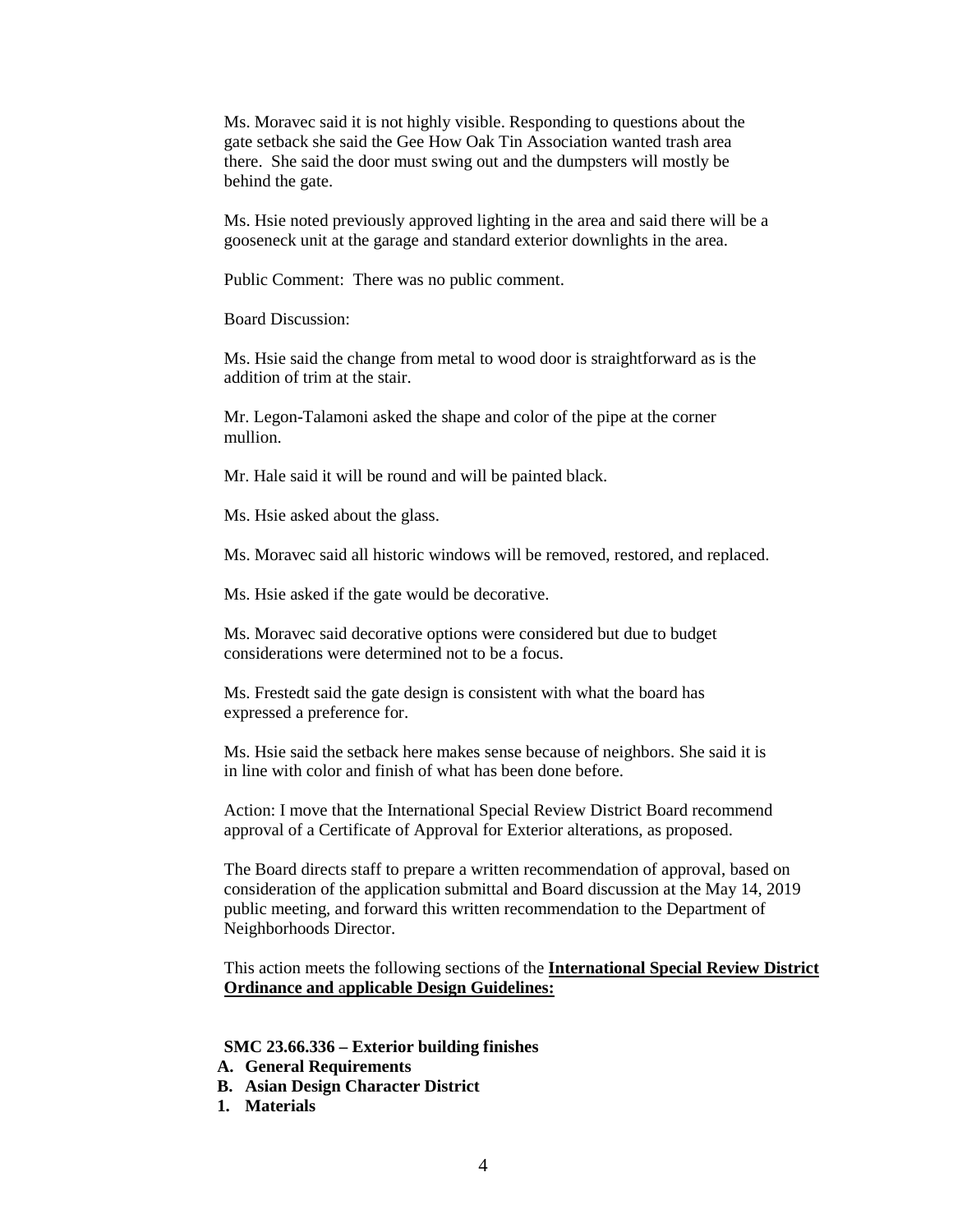- **2. Colors**
- **3. Surfaces**

## **ISRD Design Guidelines**

**II. Storefront and Building Design Guidelines**

#### **Secretary of the Interior's Standards**

**#2.** The historic character of a property shall be retained and preserved. The removal of historic materials or alteration of features and spaces that characterize a property shall be avoided.

**#6.** Deteriorated historic features shall be repaired rather than replaced. Where the severity of deterioration requires replacement of a distinctive feature, the new feature shall match the old in design, color, texture, and other visual qualities and, where possible, materials. Replacement of missing features shall be substantiated by documentary, physical, or pictorial evidence.

**#9.** New additions, exterior alterations, or related new construction shall not destroy historic materials that characterize the property. The new work shall be differentiated from the old and shall be compatible with the massing, size, scale, and architectural features to protect the historic integrity of the property and its environment.

**#10.** New additions and adjacent or related new construction shall be undertaken in such a manner that if removed in the future, the essential form and integrity of the historic property and its environment would be unimpaired

MM/SC/SLT/AY 6:0:0 Motion carried. Ms. Woo recused herself.

Ms. Moravec thanked the board.

Ms. Woo returned to the table.

051419.23 Right-of-Way along  $4<sup>th</sup>$  Ave. S. between S. King & S. Weller *Applicant:* Bradley Topol, SDOT

> Ms. Frestedt explained the proposed removal of a guardrail in a bus zone. Exhibits reviewed included plans and photographs. This is part of a series of improvements proposed within the Jackson Hub pedestrian and transit area.

Bradley Topol, SDOT, explained the need for additional space for expanding bus rail on Jackson. The guardrail was installed in the 1980s for crash avoidance but has been determined to be not necessary anymore. He said there is a higher than average curb. He proposed to unbolt the unit, cut down to sidewalk level and grind down to make it ADA compliant.

Ms. Frestedt said this is part of planned improvements within the Jackson Hub area. She said the area is co-located in the International Special Review Distirct and Pioneer Square Preservation District.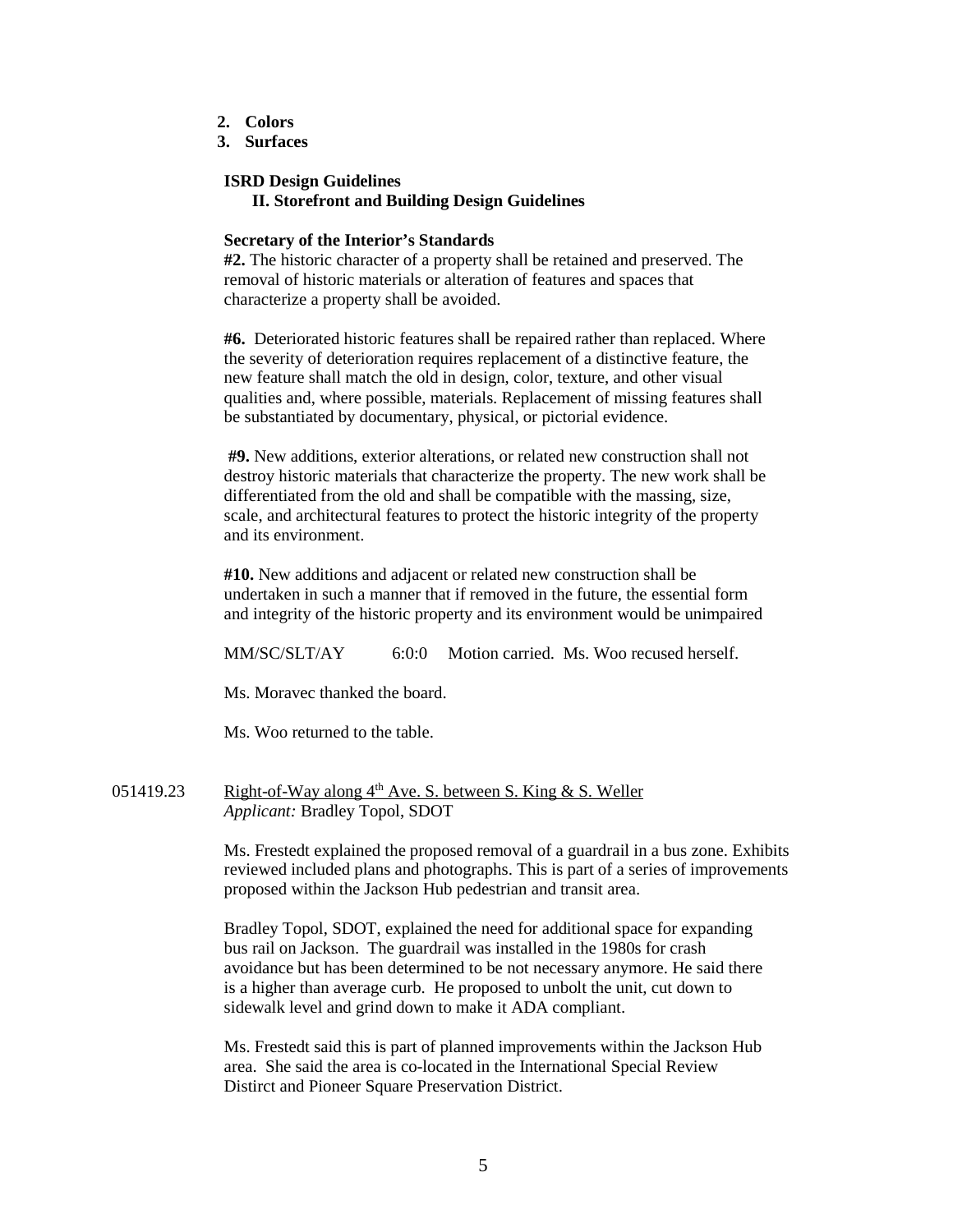Public Comment: There was no public comment.

Action: I move that the International Special Review District Board recommend approval of a Certificate of Approval for site alterations, as proposed.

The Board directs staff to prepare a written recommendation of approval, based on consideration of the application submittal and Board discussion at the May 14, 2019 public meeting, and forward this written recommendation to the Department of Neighborhoods Director.

This action meets the following sections of the **International Special Review District Ordinance and** a**pplicable Design Guidelines:**

**SMC 23.66.334 – Streets and sidewalks**

MM/SC/AY/TL 7:0:0 Motion carried.

#### **051419.3 BOARD BRIEFING**

051419.31 Presentation of the Draft ISRD Design Guidelines *Presenters:* Grace Kim and Margaret Knight, Schemata Workshop

> Ms. Frestedt said that this will be a presentation by Schemata Workshop on the final draft of the ISRD Design Guidelines. There will be a 25-minute presentation, followed by time for questions and feedback. There will be an opportunity for public comment. She said written comments can also be sent via email or added to comment cards. She said this is a briefly only and that the Board will not take action on the draft at this meeting. There will be a separate Public Hearing will be scheduled in the near future.

> Ms. Frestedt went over the process timeline. She explained the Guidelines are support to the Land Use Code and do not replace or revise it. She said the code grants the Board the authority to adopt standards. She said the City Attorney will review the proposed changes. She said that board review of the guideline changes will be posted publicly and there will be a public comment period. She said she had recently been asked about translation of the draft. She said the Office of Immigrant and Refugee Affairs (OIRA) recommends prioritizing translation of smaller one to two-page advisory documents. She said she was interested in hearing back from the community on this. She said there are many new construction projects in the district, and it is important to have initial guidelines adopted. She explained that SEPA would be required. She added that the guidelines are a living document that can be revisited.

> Grace Kim and Margaret Knight, Schemata Workshop presented via PowerPoint (detailed report in DON file). They provided an overview of the District walking tours and workshops, that started in February of 2018, that helped inform the draft guidelines. They explained the process and structure of the draft guidelines.

> Ms. Frestedt acknowledged the efforts of community members, who served as readers and provided wonderful feedback that helped inform the History section.

The following are board and public questions and comments.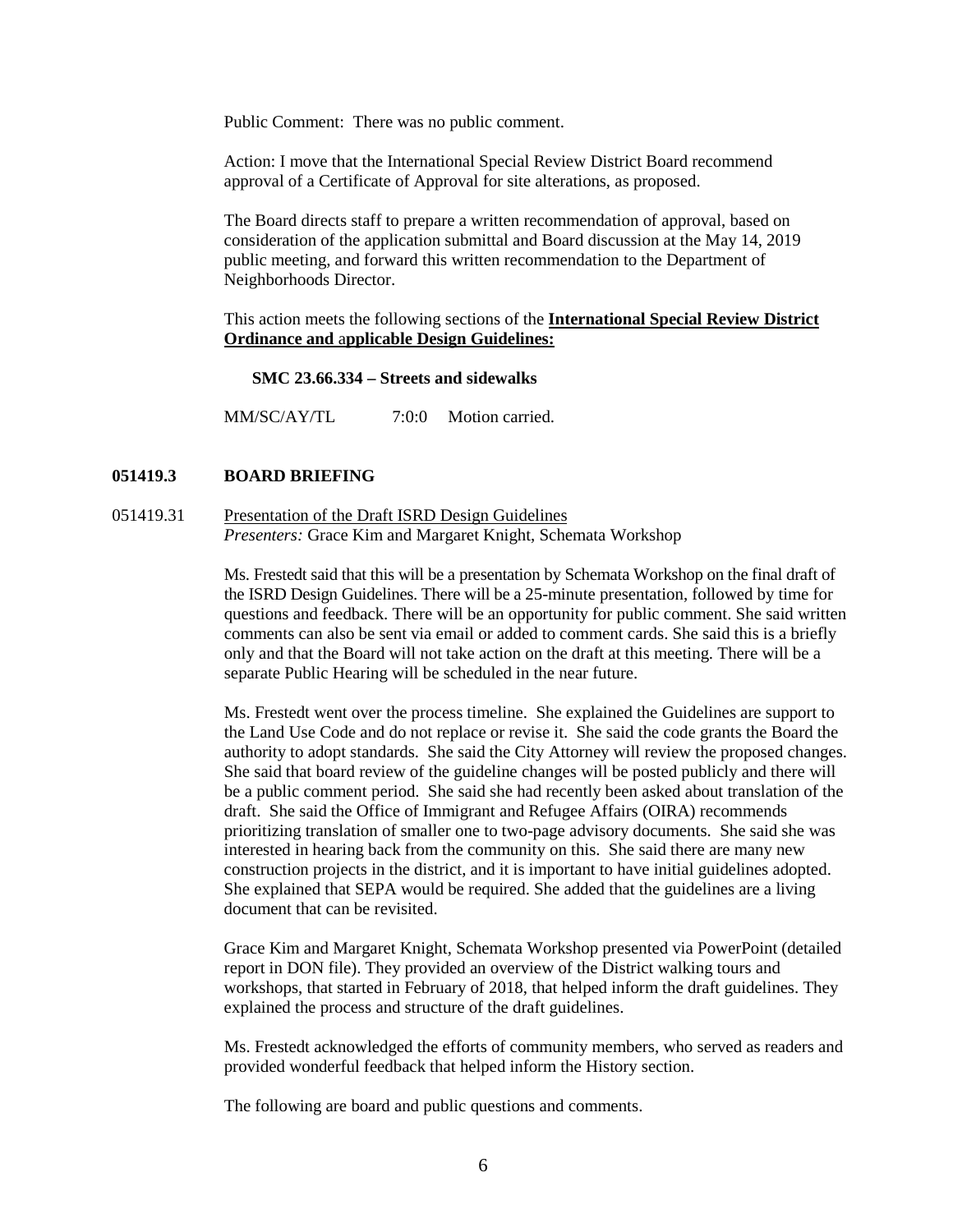Public Comment:

Betty Lau said that there is a lot to like in the document. She said she likes the glossary and the drawings with labels. She said more care is needed in the district-wide guidance and specific location guidance and how the areas are referred to. She said west of I-5 is two neighborhoods – Chinatown and Japantown. She said that two to three recommendations that could be in Districtwide section are culturally relevant in the west section. She said Little Saigon should be included in districtwide. She said she sent a draft of her comments to Ms. Frestedt. She said she appreciated all the work and it seems like a vast improvement over what they had in the past. She said it is badly needed. She said there have been public opportunities to weigh in. She said that someone is finally taking this seriously and is taking input.

Brien Chow said the International Special Review District name was given in 1973. He said that someone gave three neighborhoods the name International District which started identity theft of three neighborhoods. He said up to 1999 a community compromise calls it the Chinatown International District (CID). He said that no one likes it. He said each side has to give something up. He said the district name should be changed to the Chinatown Japantown Little Saigon district as a name that more adequately describes what the district is. He said CID is a compromise name. "International" means the whole world and it should represent three neighborhoods.

Ms. Frestedt changing the name of the District would require legislative action and is outside of the purview of the guidelines.

Mr. Chow asked that the name be corrected.

Board Comments:

Ms. Hsie thanked Mmes. Kim and Knight for their hard work and said they had done a good job of leading the community discussion. She said they have been well-organized, and the language used is digestible for anyone. She said the imagery and diagrams are well done and the references are helpful.

Mr. Legon-Talamoni expressed gratitude and thanked Mmes. Kim and Knight for their hard work and outreach to the community. He said the draft is well-structured with consistent layout and format. He said there is nice to have graphic and picture information. He asked if they talked about purview or limitations of ISRD board role and noted that questions about the role of board had come up.

Ms. Kim said that they didn't include that since the legislation that created the district describes the role and purview of the board.

Ms. Frestedt said the workshops included a "launch pad" of issues and topics that came up that were out of the scope of the guidelines. She said comments beyond that scope can be routed to her.

Ms. Kim said there is a frequently asked questions section and it could be included in that context.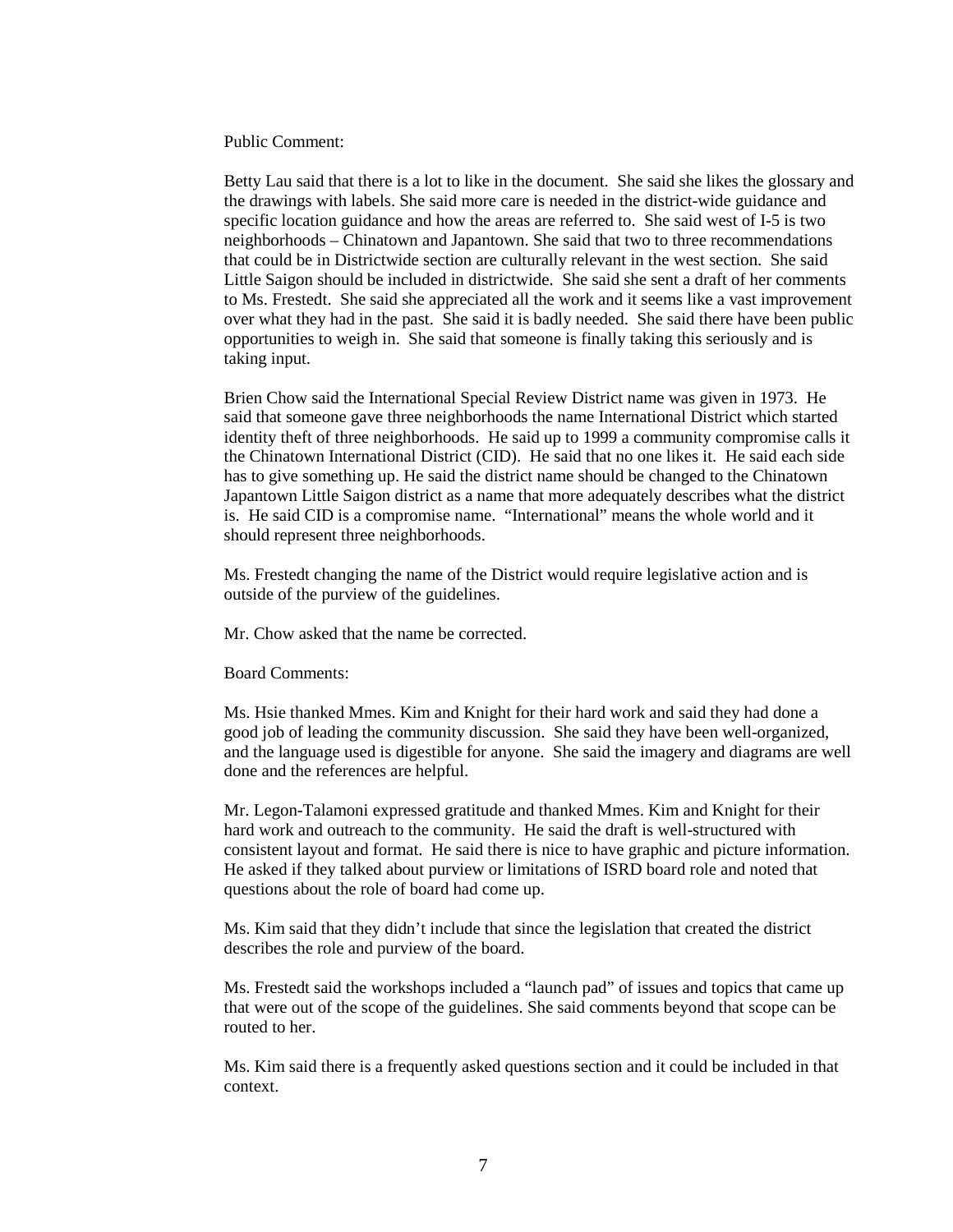Ms. Kunugi thanked Mmes. Kim and Knight and noted the draft has a great format. She said it is very helpful, even for architects. She said the document is to help navigate through the Seattle Municipal Code and doesn't override it. She said the graphic section is handy and useful. She said it would be nice to see a graphic for transparency and street frontage, similar to the one created for signage.

Ms. Knight said that signage was at top of the list of proposals, so it was a priority. She said other items could have that level of detail.

Ms. Frestedt noted it was a fine balance to provide information without being overwhelming. She said basic terminology of signage is universal and included in frequently asked questions.

Ms. Hsie offered comments based on things that come before the Board. She encouraged applicants for new construction or large projects to come in and brief the Board early in the design process. She said the historical part is helpful. She referenced Public Life, Section 2, B4 and the language about enhancing visual interest and color. She added that buildings rely on color to create mass and interest; color doesn't necessarily reflect culture. She was expressed concern about the phrase "visual interest". She said she would rather the guidelines encourage a stated intention around color and how it is used.

Ms. Frestedt said blue text indicates it was added or revised since August. She said part is from comments after review by City Attorney office or comments from earlier drafts. She said she was glad Ms. Hsie brought it up because color has come up many times. She said the board has spent a lot of time discussing color to encourage creativity and exploration while not creating a distraction. She said it could be removed but it would eliminate the discussion of color.

Ms. Hsie said it is dangerous to put 'visual interest' next to color. She said they need to put the intention behind it. She said it needs to be compatible with neighborhood and provide relief so there is not the same color on every block.

Ms. Kim said when doing public walks, color came up again and again; it is an important part of the identity and culture.

Ms. Hsie said that is important to add to the draft.

Ms. Kunugi commented on the importance of material type in conjunction with color.

Ms. Hsie noted section D. Awnings and Canopies, #6: is canvas preferred? What about pigeon issue?

Ms. Frestedt noted NPS Brief on Awnings and Canopies that speaks to a preference for fabric or canvas awnings, but this does not prevent other options; it provides guidance but is not a mandate.

Ms. Hsie suggested to refer that document instead. She said there are some great modern canopies in the district.

Ms. Hsie referenced Building Design: C, New buildings and additions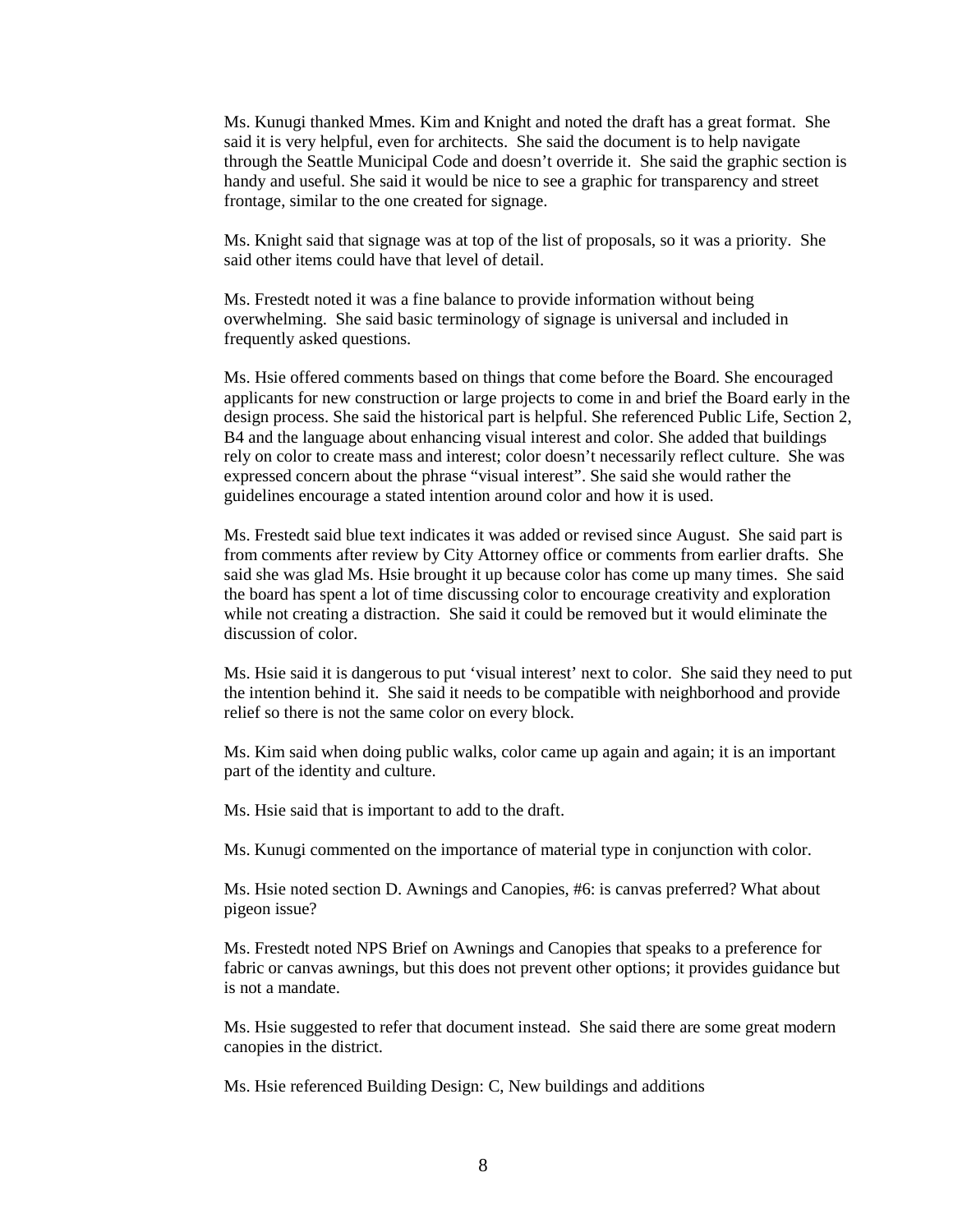She said the diagrams are really good. She said historic buildings have punched openings but that is not all there is – there are different scales of expression. She said a finer grain scale shows a sill above the window and secondary characteristics. She said it should be pointed out that 'punched windows' is being interpreted in a way that ends up with a flat façade. She said to give context on the site and program and how it relates to the building. She said including topography is helpful – especially for a new building. She said recessed balconies as an adaptation should be preferred. She said projecting balconies in district are not common.

Ms. Kim noted the insightful comments about what is unique in this district and how it is distinguished from Ballard and Capital Hill.

Ms. Hsie said guideline #7 is important and should be moved up. She said that all historic buildings do that; interior use is the most unique aspect to be celebrated. She said that #8 should encourage semi-public spaces as well.

Ms. Kunugi agreed and said that indoor – outdoor opportunities mean more to neighborhood if accessible. She said new building should have language about making human scale elements. She said in Asian cities or towns it is fun to find alleys. She said they are so small scale and are very different from other American cities.

Ms. Hsie agreed. She said the images chosen are good. She said they have done a good job on multi-generational design. She said it is great for all age groups.

There was discussion about Guideline D5 Tall buildings. There was concern about that terminology.

Ms. Hsie said that the District is still establishing what fits in context for 5-6 story buildings. She said it will take time to determine that. She said she would rather see modest, but rigorously patterned buildings, avoiding misused references – too shapely, loud towers. She wants to see the same rigor in the lower building. She recommended consideration of internal uses. She said that expression of amenity spaces could be unique.

Ms. Knight said to avoid South Lake Union-style buildings – that opens the door too wide.

There was discussion about the approach to tower design and the importance of views from multiple perspectives, including from I-5.

Ms. Hsie said defining 'Asian character' is very hard.

Ms. Kim said towers in Asian cities are interesting; she noted a square with circle cut out and said they are indicative of being Asian.

Ms. Hsie said designers should put intention behind design interest so it is understandable.

Ms. Kim said seeing different tops on buildings could identify district.

Mr. Legon-Talamoni said there should be distinction between top and lower part of building.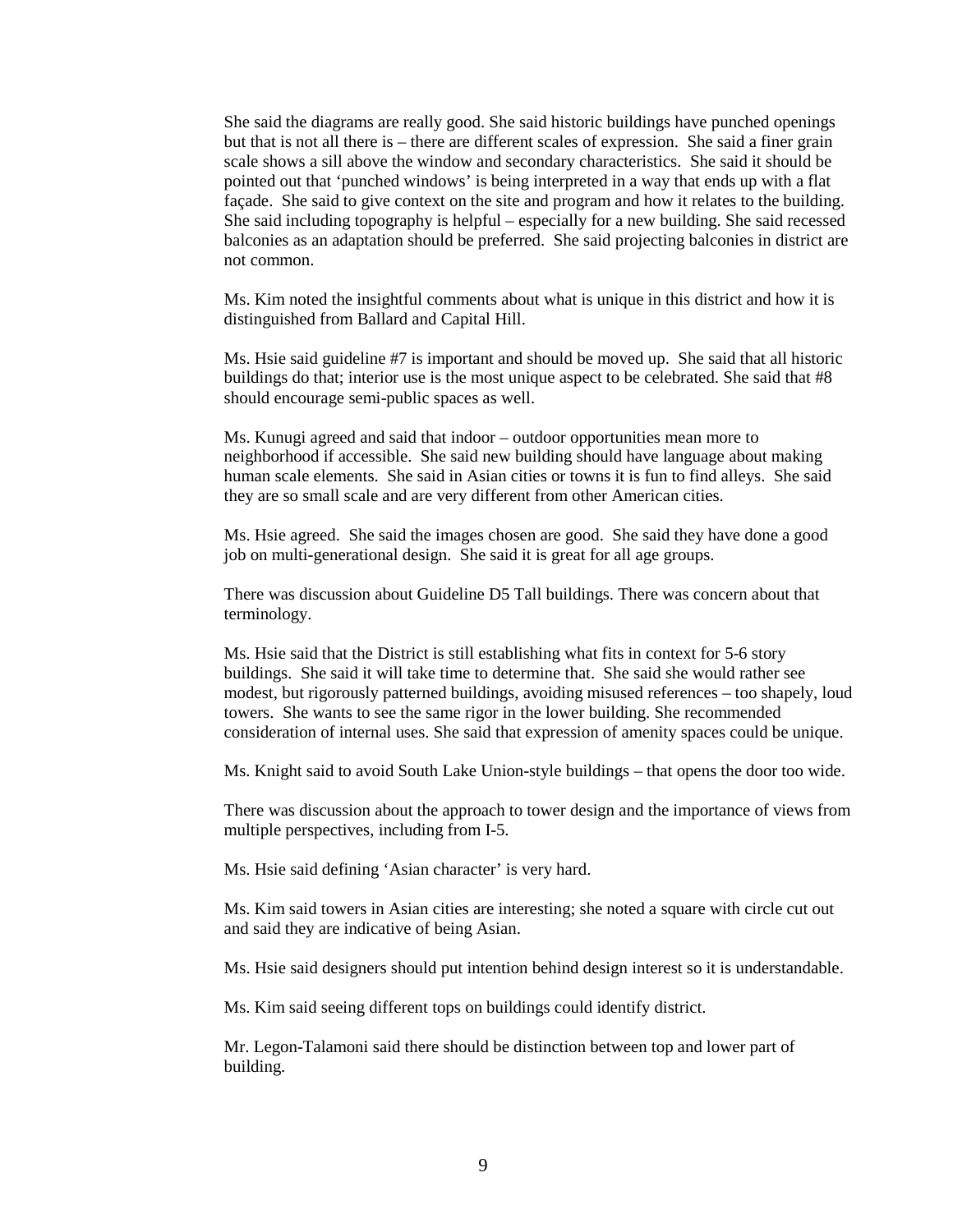Ms. Hsie said that other points talk about relationship at both. She said the pay attention to how top reflects culturally in a unique way. She said Section 4 A 2 should mention support of small business sizes.

Mr. Legon-Talamoni appreciated the introduction and the mention of types of businesses that characterize the CID.

Ms. Hsie suggested adding a photo of the artwork at the Sup Shop. Said it is an interesting reference, symbolic of culture.

Ms. Kunugi noted Sign Section, Section C: in blue text, item 8: three or move tenants in building; how to look at signage for building as a whole – unified, professionally done. She noted the Kong Yick West Building. She said to have different designs is 'good chaos' and to open up the sign code to allow for that.

Ms. Woo said that a sign plan helps with leasing for new tenants.

Ms. Frestedt said the intention is for a building owner to establish parameters that allow for flexibility in type, where installed. She said on a historic building it will minimize penetrations to the building. She agreed it shouldn't be homogenous and expression of some chaos should be allowed. She questioned if the language should be revised to emphasize or allow additional flexibility.

*Mr. Yip departed at 6:37 PM.*

Ms. Kunugi said it is helpful to look at all signage at once, to connect visually but to make sure flexibility is allowed.

Ms. Kim said what is vibrant about Asian cities is signage and the chaos of that signage. She said that wouldn't work in other neighborhoods here.

Ms. Hsie said to show photo or graphic examples that reflect flexibility of types of signage.

Ms. Woo said a signage plan works for a building and is helpful for tenants.

Mr. Williams thanked Mmes. Kim and Knight for their hard work and said it is apparent much time and hard work was done. He asked how location-specific goals for development were derived. He said it seems like goals for development west of I-5 is left up to interpretation of developer and what the Code provides. He asked if there are other ways of stating it. He noted Point 2 'compatible in scale and character' and asked, with up-zoning how do those come into play.

Ms. Knight said that the workshop focused on goals of what is important at a high level and is meant to set the stage for what follows. She said for a larger building they would look at the Tall Building section as a reference.

Ms. Frestedt clarified that the underlying zoning determines the maximum height, but then a designer must work to relate new construction to the surrounding context.

Mr. Legon-Talamoni said he liked #4. He said B3, minimize visual presence of trash areas should be moved to 'Guidance Everywhere'.